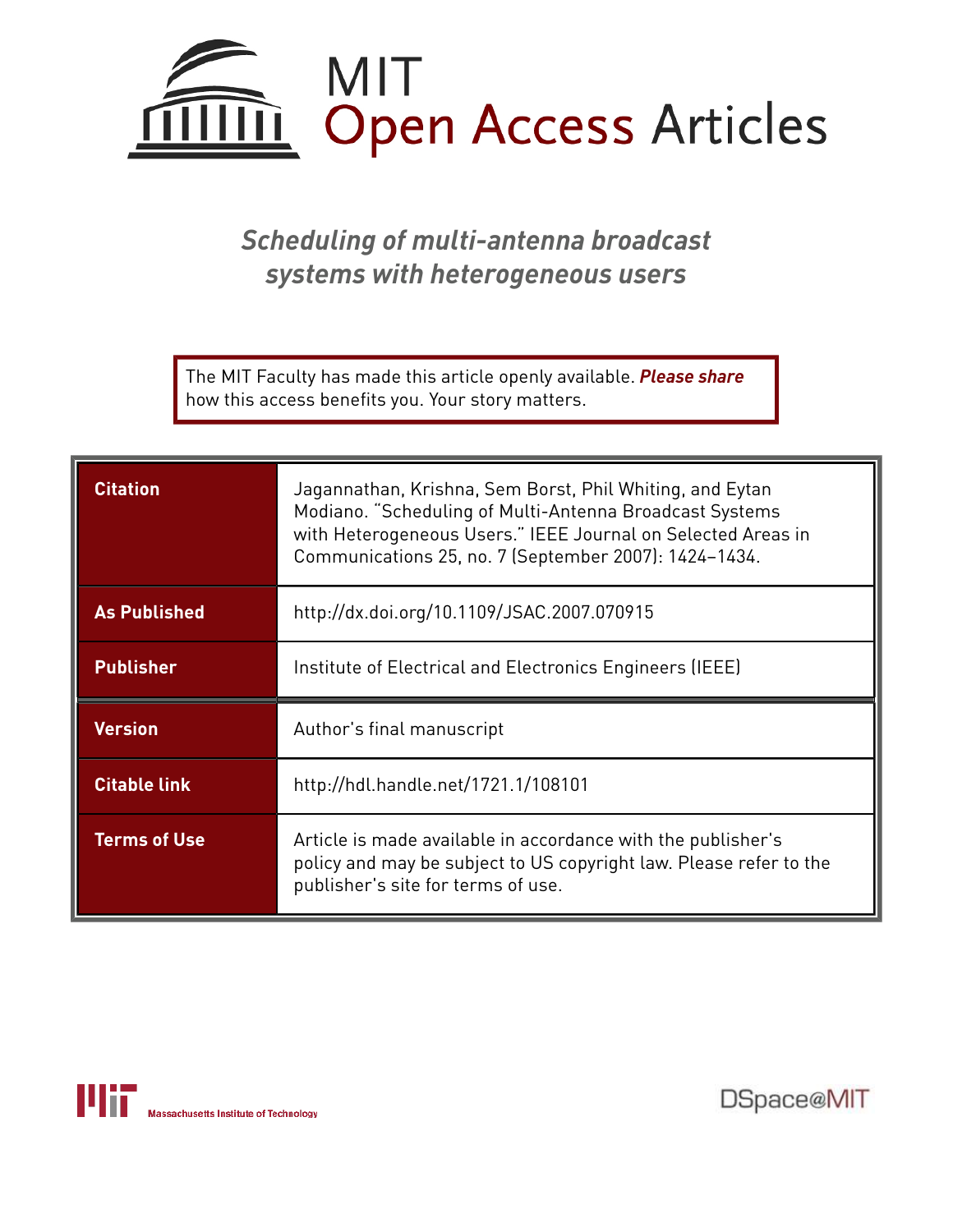# **Scheduling of Multi-Antenna Broadcast Systems with Heterogeneous Users**

Krishna Jagannathan, Sem Borst, Phil Whiting and Eytan Modiano

*Abstract***— We consider a two transmit antenna broadcast system with heterogeneous users, and tackle the problem of maximizing a** *weighted* **sum rate. We establish a novel upper bound for the weighted sum capacity, which we then use to show that the maximum expected weighted sum rate can be asymptotically achieved by transmitting to a suitably selected subset of at most** 2C **users, where** C **denotes the number of distinct user classes. Numerical experiments indicate that the asymptotic results are remarkably accurate and that the proposed schemes operate close to absolute performance bounds, even for a moderate number of users.**

#### I. INTRODUCTION

In the present paper we consider the downlink transmission from a single base station equipped with  $M$  transmit antennas to K independent users each with a single receive antenna. In information-theoretic terms, this may be modeled as a multi-antenna Broadcast Channel (BC). Caire & Shamai [1] were the first to obtain the sum capacity expression for the Gaussian BC with two receivers, and to suggest the use of Dirty Paper Coding (DPC) [2] for transmitting over this channel. Viswanath & Tse [24] and Vishwanath *et al.* [23] extended the result for the sum capacity to an arbitrary number of users and receive antennas by exploiting a powerful duality relation with the multi-access channel which was further explored in Jindal *et al.* [12]. Recently, Weingarten *et al.* [28] showed that DPC in fact achieves the full capacity region of the multi-antenna Gaussian BC, thus providing a characterization of the entire capacity region.

Various researchers have investigated the sum capacity gains achievable in the above-described system by simultaneously transmitting to several users. In particular, Jindal & Goldsmith [10] show that the sum capacity gain over a TDMA strategy is approximately  $\min\{M, K\}$ , i.e., the minimum of the number of transmit antennas and the number of users. Jindal [8] demonstrates that the sum capacity grows with the SNR at rate  $\min\{M, K\}$ . In other words, multiple transmit antennas can potentially provide an M-fold gain in the sum capacity.

The above capacity results rely on the assumption that perfect channel state information is available at the transmitter, which may involve a significant amount of feedback overhead. In addition, DPC is quite a sophisticated technique and challenging to implement in an actual system. Motivated by these issues, extensive efforts have been made to devise practical transmission and coding schemes and find ways to reduce the amount of channel feedback information required. Hochwald *et al.* [4], [5] describe an algorithm based on channel inversion and sphere encoding, and demonstrate that it closely approaches the sum capacity while being simpler to operate than DPC. Jindal [9] considers a multi-antenna BC with limited channel feedback information, and shows that the full sum capacity gain at high SNR values is achievable as long as the number of feedback bits grows linearly with the SNR (in dB).

As mentioned above, multiple transmit antennas can potentially yield an M-fold increase in the sum capacity. However, it is necessary that at least  $M$  users are served simultaneously in order to reap the full benefits. Transmitting to fewer than  $M$  users falls short of the maximum rate as it fails to fully exploit the available degrees of freedom. Transmitting to more than  $M$  users may be necessary to achieve the sum capacity in general, but the upper bound in [10] suggests that transmitting to a suitably selected subset of M near-orthogonal users is close to optimal. When the total number of users to choose from is sufficiently large, such a subset exists with high probability [19], [20].

Clearly, the above principle allows for a reduction of the amount of channel feedback and coding complexity. In particular, it suggests beam-forming schemes which construct  $M$  (random) orthogonal beams and serve the users with the largest channel gains on each of them with equal power. Transmission schemes along these lines are presented in Viswanath *et al.* [25], Sharif & Hassibi [15], and Vakili *et al.* [22]. Viswanathan & Kumaran [26] proposed fixedbeams and adaptive steerable-beams schemes grounded on that principle as well. Further related results may be found in Sharif & Hassibi [16], [17] who derive the asymptotic sum capacity for TDMA, DPC and beam-forming in the limit where the number of users grows large.

In [7], we considered a two transmit antenna broadcast system with homogeneous users, and derived an exact asymptotic characterization of the gap between the full sum capacity and the rate that can be achieved by transmitting to a suitably selected pair of users. In particular, we proposed a scheme that picks the user with the largest channel gain, and

Krishna Jagannathan and Eytan Modiano are with the Laboratory for Information and Decision Systems, Massachusetts Institute of Technology, Cambridge, MA 02139 krishnaj@mit.edu, modiano@mit.edu

Sem Borst and Phil Whiting are with the Bell Lab-<br>atories. Lucent Technologies. P.O. Box 94079. Murray oratories, Lucent Technologies, P.O. Box<br>Hill NJ 07974 sem@research.be Hill, NJ 07974 sem@research.bell-labs.com, pwhiting@research.bell-labs.com

Sem Borst is also affiliated with CWI, P.O. Box 94079, 1090 GB Amsterdam, The Netherlands, and Department of Mathematics & Computer Science, Eindhoven University of Technology, P.O. Box 513, 5600 MB Eindhoven, The Netherlands.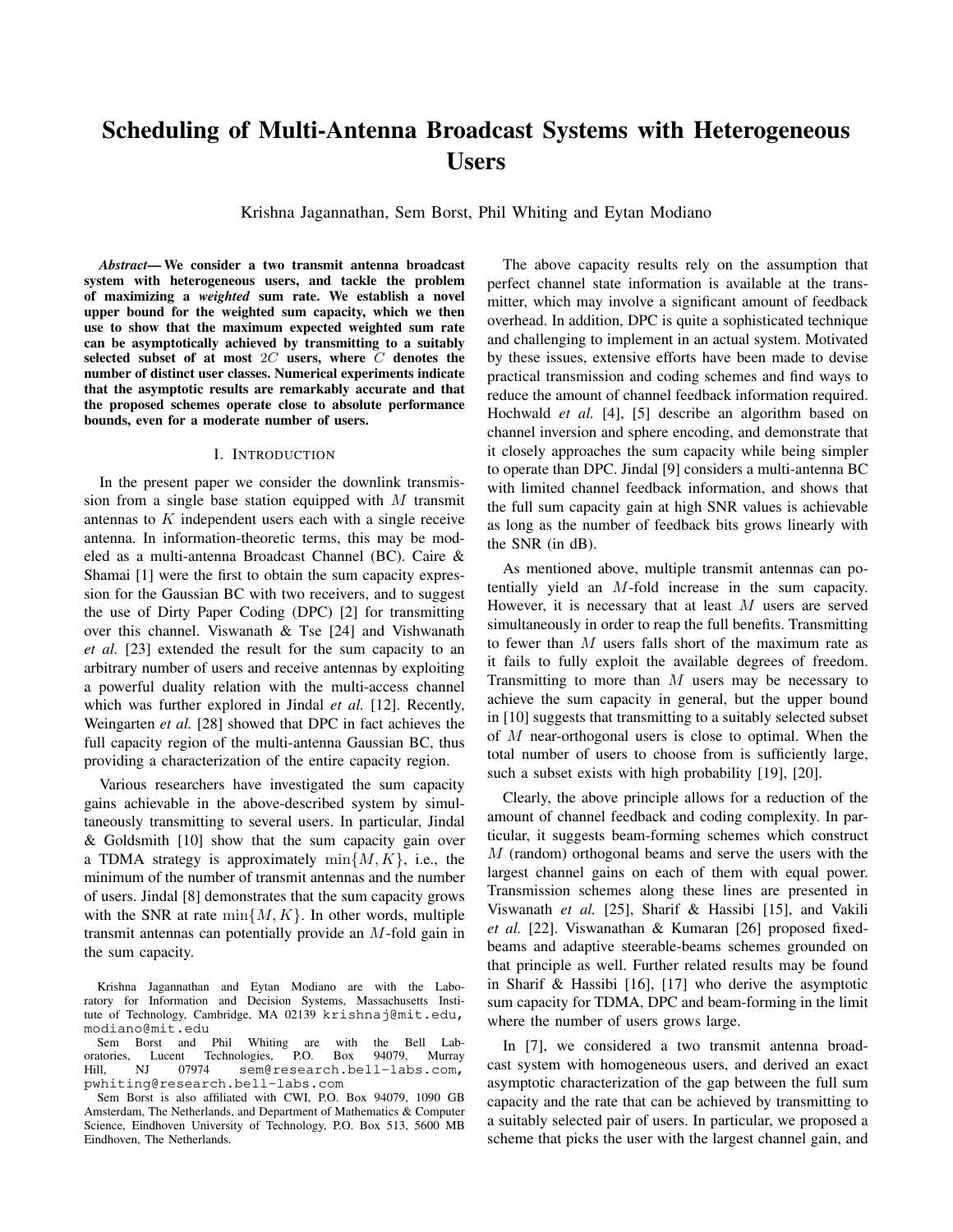then selects a second user from the next  $L-1$  strongest ones to form the best possible pair with it, taking channel orientations into account as well. We showed that the expected rate gap converges to  $1/(L-1)$  nats/symbol when the total number of users  $K$  tends to infinity. Allowing  $L$  to increase with  $K$ , we concluded that the gap asymptotically vanishes, and that the sum capacity is achievable by transmitting to a properly chosen pair of users.

In the present paper, we generalize the above results to a system with heterogeneous user characteristics. In this case, the sum capacity is no longer an appropriate performance measure, because it does not reflect the potential fairness issues that arise. Hence, we will focus on maximizing a *weighted* sum rate, where the users with weaker channels would typically be assigned higher weights. Leaving fairness considerations aside, maximizing a weighted sum rate is also of critical importance in so-called queue-based scheduling strategies where the user weights are taken to be functions of the respective queue lengths. Queue-based scheduling strategies are particularly attractive because under mild assumptions they are known to achieve stability whenever feasible without explicit knowledge of the system parameters, see for instance [14], [18], [21].

Although the sum rate expression for the multi-antenna Gaussian BC and associated bounds have been thoroughly investigated, the problem of maximizing a general function over the capacity region has not attracted nearly as much attention. To the best of our knowledge, Viswanathan *et al.* [27] are among the few authors who consider the problem of attaining more general points on the boundary of the capacity region. In particular, they present an algorithm for finding the power allocation to achieve any weighted sum rate maximizing point. However, the optimization procedure is computationally demanding, especially for large numbers of users, and requires perfect channel state information. Lee & Jindal [13] study the problem of obtaining the symmetric capacity, i.e., the maximum rate that can be provided to each of the users simultaneously.

In the present paper, we consider a two-antenna broadcast system with a user population that consists of C distinct classes, where each class is assigned a non-negative weight. We derive a generic upper bound for the weighted sum capacity, which includes as a special case the sum capacity bound in [10]. We then proceed to show that the upper bound is in fact attained for a particular 'ideal' configuration of 2C channel vectors. Finally, we prove that a nearly ideal configuration of such channel vectors exists with high probability, and that the maximum expected weighted sum rate can thus be asymptotically achieved, when the total number of users grows large.

The above results, as well as their homogeneous counterparts in [7] have significant ramifications for the design of channel feedback mechanisms and scheduling strategies. Since the proposed schemes only transmit to a small fraction of the users, they provide significant scope for reducing the feedback overhead and operational complexity. We further



Fig. 1. The multi-antenna BC (left) and the MAC (right) have the same capacity region.

remark that even though this paper only treats the case of two transmit antennas in detail, the results extend naturally to an arbitrary number of antennas. Specifically, we can show that in a  $M$ -antenna system with  $C$  user classes, the weighted sum capacity can be asymptotically attained by transmitting to a suitably chosen set of MC users. See [6] for details.

The remainder of the paper is organized as follows. In Section II we present a detailed model description and review some relevant results for the capacity region of the Gaussian multi-antenna BC. In Section III we briefly review our results for a homogeneous system. Section IV addresses the weighted sum rate maximization problem in a scenario with heterogeneous users. In Section V we discuss the numerical experiments we conducted, which indicate that the asymptotics are surprisingly accurate, even for a moderate number of users. Throughout the paper, we omit most of the proofs due to length constraints.

## II. MODEL DESCRIPTION AND KNOWN RESULTS

## *A. Model description*

We consider a broadcast channel (BC) with  $M > 1$  transmit antennas and  $K$  receivers each with a single antenna, as schematically represented in Figure 1(a).

Let  $x \in \mathbb{C}^{M \times 1}$  be the transmitted vector signal and let  $h_k \in \mathbb{C}^{1 \times M}$  be the channel gain vector of the k-th receiver. Denote by  $\mathbf{H} = [\mathbf{h}_1^{\dagger} \mathbf{h}_2^{\dagger} \cdots \mathbf{h}_K^{\dagger}]^{\dagger}$  the concatenated channel matrix of all  $K$  receivers. For now, the matrix  $H$  is arbitrary but fixed. We assume that the transmitter has perfect channel state information, i.e., exact knowledge of the matrix *H*. The circularly symmetric complex Gaussian noise at the kth receiver is  $n_k \in \mathbb{C}$  where  $n_k$  is distributed according to  $CN(0, 1)$ . Thus the received signal at the k-th receiver is  $y_k = h_k x + n_k$ . The covariance matrix of the transmitted signal is  $\Sigma_x = \mathbb{E} \left[ x x^{\dagger} \right]$ . The transmitter is subject to a power constraint P, which implies  $Tr(\Sigma_x) \leq P$ . (Here  $Tr$  denotes the trace operator, which is the sum of the diagonal elements of a square matrix.)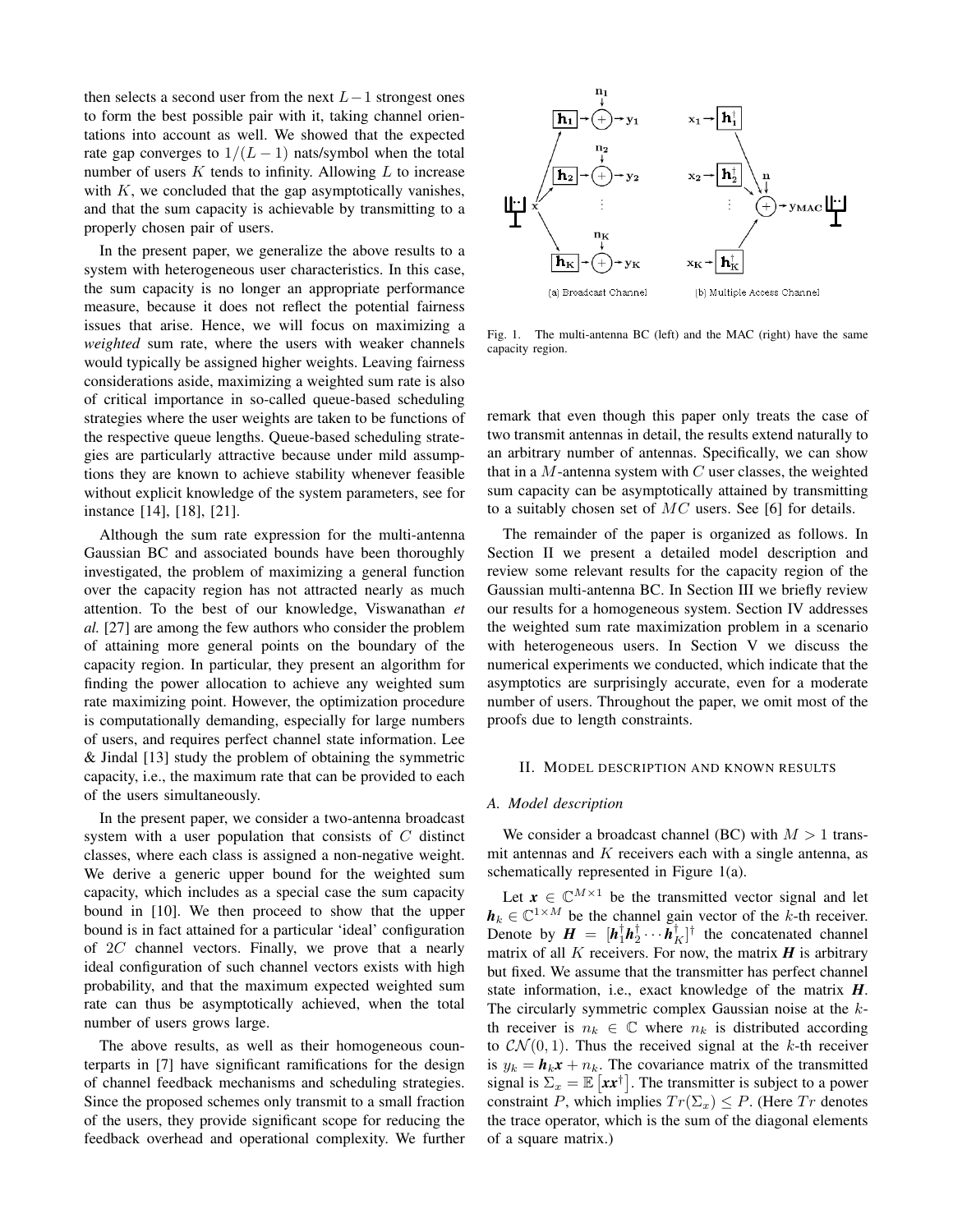$$
\mathcal{C}_{BC}^{\mathbf{w}}(\boldsymbol{H},P) = \max_{\boldsymbol{R}\in\mathscr{C}_{BC}}\sum_{k=1}^{K}w_{k}R_{k} = \max_{\pi}\max_{\sum_{k=1}^{K}Tr(\Sigma_{k})\leq P}\sum_{k=1}^{K}w_{\pi(k)}\log\left(\frac{1+\boldsymbol{h}_{\pi(k)}(\sum_{l\leq k}\Sigma_{\pi(l)})\boldsymbol{h}_{\pi(k)}^{\dagger}}{1+\boldsymbol{h}_{\pi(k)}(\sum_{l< k}\Sigma_{\pi(l)})\boldsymbol{h}_{\pi(k)}^{\dagger}}\right).
$$
(1)

## *B. Known information-theoretic results*

Let  $\pi(k)$ ,  $k = 1, \ldots, K$ , be a permutation of  $k =$  $1, \ldots, K$ . As shown in [23], the following rate vector is achievable using Dirty Paper Coding (DPC), for  $k =$  $1, \ldots, K$ :

$$
R_{\pi(k)} = \log \left( \frac{1 + \mathbf{h}_{\pi(k)}(\sum_{l \leq k} \Sigma_{\pi(l)}) \mathbf{h}_{\pi(k)}^{\dagger}}{1 + \mathbf{h}_{\pi(k)}(\sum_{l < k} \Sigma_{\pi(l)}) \mathbf{h}_{\pi(k)}^{\dagger}} \right).
$$

The DPC region is defined as the convex hull of the union of all such rate vectors, over all positive semidefinite covariance matrices that satisfy the power constraint  $\sum_{k=1}^{K} Tr(\Sigma_k) \leq P$ , and over all possible permutations  $\pi(k)$ . As shown in [1], [28], DPC in fact achieves the entire capacity region denoted as  $\mathcal{C}_{BC}$ . The weighted sum capacity  $\mathcal{C}_{BC}^{\mathbf{w}}(H, P)$  for any weight vector **w**  $\in \mathbb{R}_+^K$  can therefore be written as in equation (1).

Unfortunately, the maximization in (1) involves a nonconcave function of the covariance matrices, which makes it hard to deal with analytically as well as numerically. However, in [23], [24], a duality is shown to exist between the BC and the Gaussian multiple-access channel (MAC) with a sum-power constraint  $P$ . That is, the dual MAC which is formed by reversing the roles of transmitters and receivers, as represented in Figure 1(b), has the same capacity region as the BC. Note that  $C_{BC}^{\mathbf{w}}(\mathbf{H}, P) = \sum_{k=1}^{K} \Delta w_k S_k$ , with  $S_k := \sum_{l=1}^k R_l$  the partial sum rate of the first k users and  $\Delta w_k := w_k - w_{k+1}$ , with the convention that  $w_{K+1} = 0$ . Without loss of generality we may assume that  $w_1 \geq w_2 \geq$  $\cdots \geq w_K$ . Using the duality result, the weighted sum capacity (1) of the BC can thus be expressed in terms of the dual MAC weighted sum rate as

$$
\mathcal{C}_{BC}^{\mathbf{w}}(\boldsymbol{H}, P) = \max_{\sum_{k=1}^{K} P_k \leq P} \sum_{k=1}^{K} \Delta w_k \log \det \left( I_M + \sum_{l=1}^{k} P_l \boldsymbol{h}_l^{\dagger} \boldsymbol{h}_l \right),\tag{2}
$$

where  $P_k \geq 0$  denotes the power allocated to the k-th receiver. As a special case of (2) with  $w_k = 1, k = 1, ..., K$ , the sum capacity is obtained as

$$
\mathcal{C}_{BC}^{\text{sum}}(\boldsymbol{H}, P) = \max_{\sum_{k=1}^{K} P_k \leq P} \log \det \left( I_M + \sum_{k=1}^{K} P_k \boldsymbol{h}_k^\dagger \boldsymbol{h}_k \right). \quad (3)
$$

Since  $\log \det(\cdot)$  is a concave function on the set of positivedefinite matrices, the problems in (2) and (3) only involve maximizing a concave objective function subject to convex constraints. Specialized algorithms have been developed to solve these problems [11], [27].

#### III. HOMOGENEOUS USERS

In this section, we take a synoptic look at the problem of maximizing the sum rate in a system with two transmit antennas and statistically homogeneous user population. A more detailed treatment of this problem can be found in [7].

The sum capacity is a key metric of interest for the BC as it measures the maximum achievable total rate. Since it only considers the aggregate throughput, it does not reflect potential fairness issues that arise when users with widely disparate channel characteristics obtain vastly different throughput portions. In the present section, however, we focus on the case of statistically identical users, which by symmetry will obtain equal long-term throughput shares, so that fairness is not a major issue. In the next section, we will address the problem of maximizing a *weighted* sum rate in a system where the users may have different characteristics.

We will show that the sum capacity can be closely approached by transmitting to a suitably selected pair of users as the total number of users grows large. In preparation for that, we first present some useful lower and upper bounds for the sum capacity.

## *A. Bounds for the sum capacity*

Denote by  $h_{(k)}$  the channel vector of the receiver with the  $k$ -th largest norm, i.e.,  $||h_{(1)}||^2 \ge ||h_{(2)}||^2 \ge \cdots \ge ||h_{(K)}||^2$ . The next upper bound for the sum capacity is established in [10]:

$$
\mathcal{C}_{BC}^{\text{sum}}(\boldsymbol{H}, P) \leq M \log \left( 1 + \frac{P}{M} ||\boldsymbol{h}_{(1)}||^2 \right). \tag{4}
$$

Observe that the above bound can be achieved when there are M receivers with orthogonal channel vectors tied for the maximum norm  $||h_{(1)}||^2$ . For a two-antenna system, the above bound becomes

$$
\mathcal{C}_{BC}^{\text{sum}}(\boldsymbol{H}, P) \le 2 \log \left( 1 + \frac{P}{2} ||\boldsymbol{h}_{(1)}||^2 \right). \tag{5}
$$

Taking  $P_i = P_j = P/2$  and  $P_k = 0$  for all  $k \neq i, j$  in Equation (3), we obtain a simple lower bound for the sum capacity

$$
\mathcal{C}_{BC}^{\text{sum}}(\boldsymbol{H}, P) \geq C(\boldsymbol{h}_i, \boldsymbol{h}_j, P) := \log \det \left( I_2 + \frac{P}{2} (\boldsymbol{h}_i^{\dagger} \boldsymbol{h}_i + \boldsymbol{h}_j^{\dagger} \boldsymbol{h}_j) \right), \tag{6}
$$

which corresponds to transmitting to users  $i$  and  $j$  at equal power.

For any two vectors  $g, h \in \mathbb{C}^2$ , let  $U(g, h) := \frac{|\langle g, h \rangle|^2}{\|g\|^2 \|h\|^2}$ For any two vectors  $g, n \in \mathbb{C}^2$ , let  $U(g, n) := \frac{\frac{1}{\|g\|^2 \|h\|^2}}{\|g\|^2 \|h\|^2}$  be the squared normalized inner product. By expanding the determinant in (6), we obtain

$$
C(\boldsymbol{h}_i, \boldsymbol{h}_j, P) = \log \left( 1 + \frac{P}{2} (||\boldsymbol{h}_i||^2 + ||\boldsymbol{h}_j||^2) + \frac{P^2}{4} ||\boldsymbol{h}_i||^2 ||\boldsymbol{h}_j||^2 V_{ij} \right)
$$
(7)

,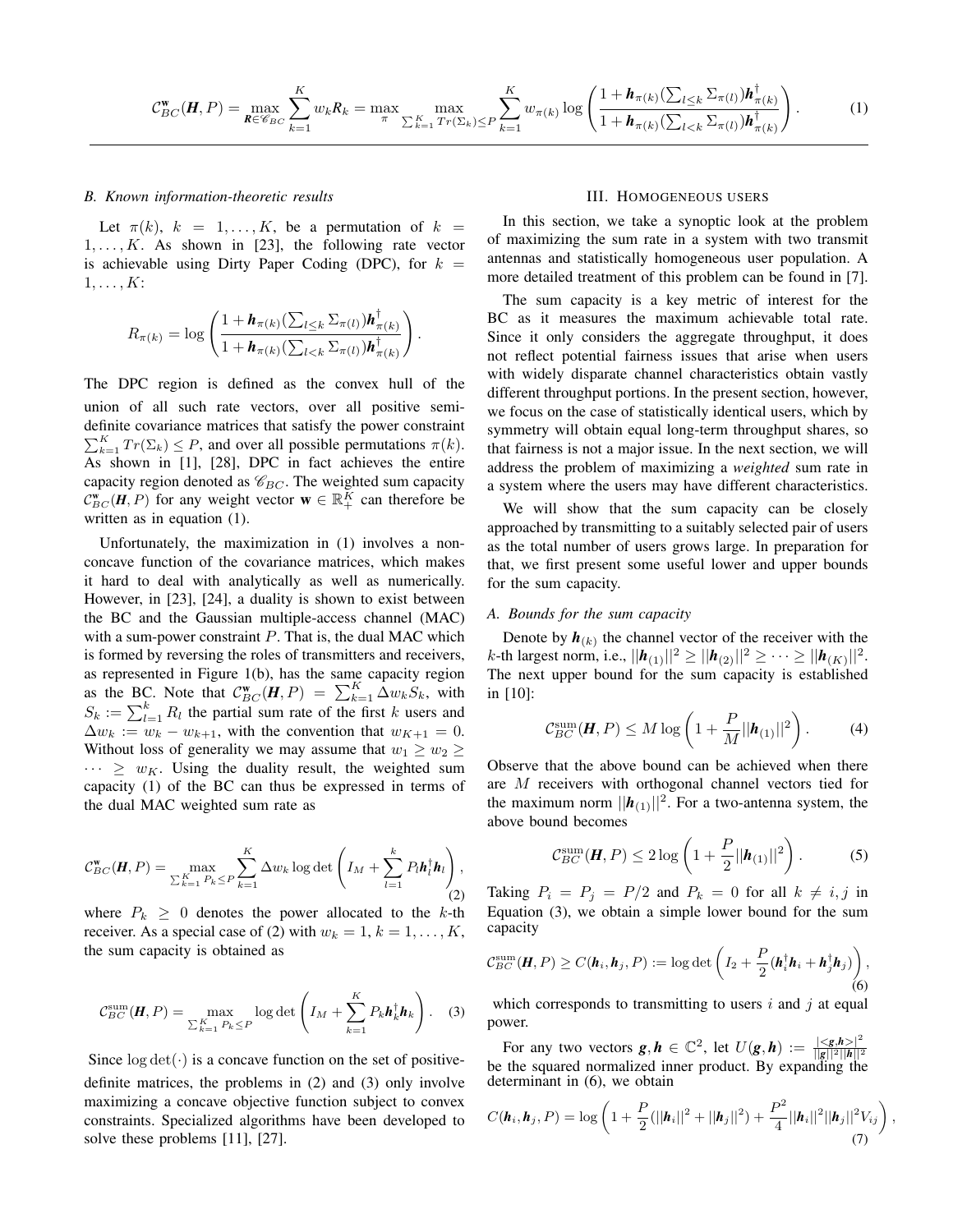with  $V_{ij} = 1 - U(\mathbf{h}_i, \mathbf{h}_j)$ .

The lower bound expression (7) reflects the fact that the sum rate for two users critically depends on the norms of the respective channel vectors and their degree of orthogonality. In particular, the sum rate is large when the channel vectors are nearly orthogonal and have large norms. Indeed, the lower bound coincides with the upper bound  $(5)$  when users i and  $j$  are orthogonal and tied for the maximum norm, i.e.,  $||h_i||^2 = ||h_j||^2 = ||h_{(1)}||^2$  and  $\langle h_i, h_j \rangle = 0$ .

## *B. Large-*K *asymptotics*

The lower and upper bounds for the sum capacity in the previous subsection hold for any arbitrary but fixed set of channel vectors. In order to derive meaningful asymptotic results, we will in the remainder of the section assume the channel vectors to be random and focus on the *expected* sum rate. We will adhere to the common assumption that the components of the channel vectors of the various users are independent and distributed according to  $\mathcal{CN}(0,1)$ , which corresponds to independent Rayleigh fading. As it turns out, this specific assumption is actually not essential for most of the results to hold. We will not pursue this thread in any detail here, but revisit the issue when we later consider heterogeneous user scenarios.

As mentioned earlier, the upper bound in (5) for the sum capacity can be achieved when there is a pair of orthogonal users tied for the maximum channel norm  $||h_{(1)}||^2$  by granting equal power to each of them. Intuitively, when the total number of users is large, there exists with high probability a pair of users which are nearly orthogonal and have norms close to the maximum. This suggests that the sum capacity can be closely approached by transmitting to such a pair of users and allocating equal power to each of them.

We are now ready to formalize the above assertion. We will consider three heuristic selection schemes for scheduling a pair of users with equal power. Scheme I picks two arbitrary users among the  $L$  strongest ones. Scheme II selects an arbitrary user among the L strongest ones, and a second one from the same group to form the best pair, i.e., the pair that maximizes the sum rate. Scheme III picks the best pair among the L strongest users, i.e., the pair that maximizes the sum rate. Note that scheme II dominates scheme I and that scheme III in turn dominates scheme II, and that all three schemes coincide when  $L = 2$ .

Our main theorems in this section consider the asymptotic gap between the upper bound in (5) and the sum rate achievable by scheme II.

*Theorem 3.1:* For any fixed value of  $L \geq 2$ ,  $l \leq L$ , the difference

$$
\mathbb{E}\left[2\log\left(1+\frac{P}{2}||\boldsymbol{h}_{(1)}||^2\right)\right] - \mathbb{E}\left[\max_{k=1,\ldots,L,k\neq l} C(\boldsymbol{h}_{(l)},\boldsymbol{h}_{(k)},P)\right]
$$

converges to  $1/(L-1)$  as  $K \to \infty$ .

*Theorem 3.2:* For any fixed value l and sequence  $L(K)$ with  $\lim_{K\to\infty} L(K) \to \infty$ ,

$$
2\mathbb{E}\left[\log\left(1+\frac{P}{2}||\boldsymbol{h}_{(1)}||^2\right)\right]-\mathbb{E}\left[\max_{k=1,\ldots,L(K),k\neq l}C(\boldsymbol{h}_{(l)},\boldsymbol{h}_{(k)},P)\right]\to 0
$$
as  $K\to\infty$ .

The next corollaries follow as immediate consequences from Theorems 3.1 and 3.2.

Corollary 3.1: For any fixed value of 
$$
L
$$
,  $l \leq L$ ,

$$
\mathbb{E}\left[\mathcal{C}_{BC}^{\text{sum}}(\boldsymbol{H}, P)\right] - \mathbb{E}\left[\max_{k=1,\ldots,L,k\neq l} C(\boldsymbol{h}_{(l)}, \boldsymbol{h}_{(k)}, P)\right] \to \frac{1}{L-1}
$$

as  $K \to \infty$ .

The above corollary shows that the asymptotic performance gap of scheme II decays as  $1/(L-1)$ , which suggests that a relatively moderate value of  $L$  may be adequate for most practical purposes.

*Corollary 3.2:* For any fixed value l and sequence  $L(K)$ with  $\lim_{K\to\infty} L(K) = \infty$ ,

$$
\mathbb{E}\left[\mathcal{C}_{BC}^{\text{sum}}(\boldsymbol{H},P)\right]-\mathbb{E}\left[\max_{k=1,\ldots,L(K),k\neq l}C(\boldsymbol{h}_{(l)},\boldsymbol{h}_{(k)},P)\right]\to 0
$$

as  $K \to \infty$ .

The above corollary shows that scheme II is asymptotically optimal when sufficiently many users are considered, and thus implies that the dominating scheme III is asymptotically optimal as well. As a by-product, we conclude that the upper bound (5) is asymptotically tight.

*Corollary 3.3:*

$$
\mathbb{E}\left[\mathcal{C}_{BC}^{\text{sum}}(\boldsymbol{H},P)\right]-\mathbb{E}\left[C(\boldsymbol{h}_{(1)},\boldsymbol{h}_{(2)},P)\right]\to 1
$$

as  $K \to \infty$ .

This corollary corresponds to a special case of scheme I with  $L = 2$ , and shows that simply selecting the two strongest users leaves a performance gap of 1 nat/symbol.

In conclusion, the above results show that scheme II is asymptotically optimal in the sense that the absolute gap to the sum capacity vanishes to zero provided  $L(K) \rightarrow \infty$ as  $K \to \infty$ . Thus, transmitting to a suitably selected pair of users is asymptotically optimal, where one of them may in fact be arbitrarily chosen from a fixed short list. The gain from considering all pairs of users, as in scheme III, is asymptotically negligible. However, picking an arbitrary pair of users, as in scheme I, is not optimal even when the users are the two strongest ones.

## IV. HETEROGENEOUS USERS

In this section, we extend our results in [7] to a system in which the user channels are not identically distributed. In particular, we turn our attention to a system where users may have different statistical characteristics, and focus on the problem of maximizing a *weighted* sum rate expression. We will demonstrate that transmitting to a properly selected group of users asymptotically achieves the maximum expected weighted sum rate, although scheduling just two users will no longer be sufficient in general.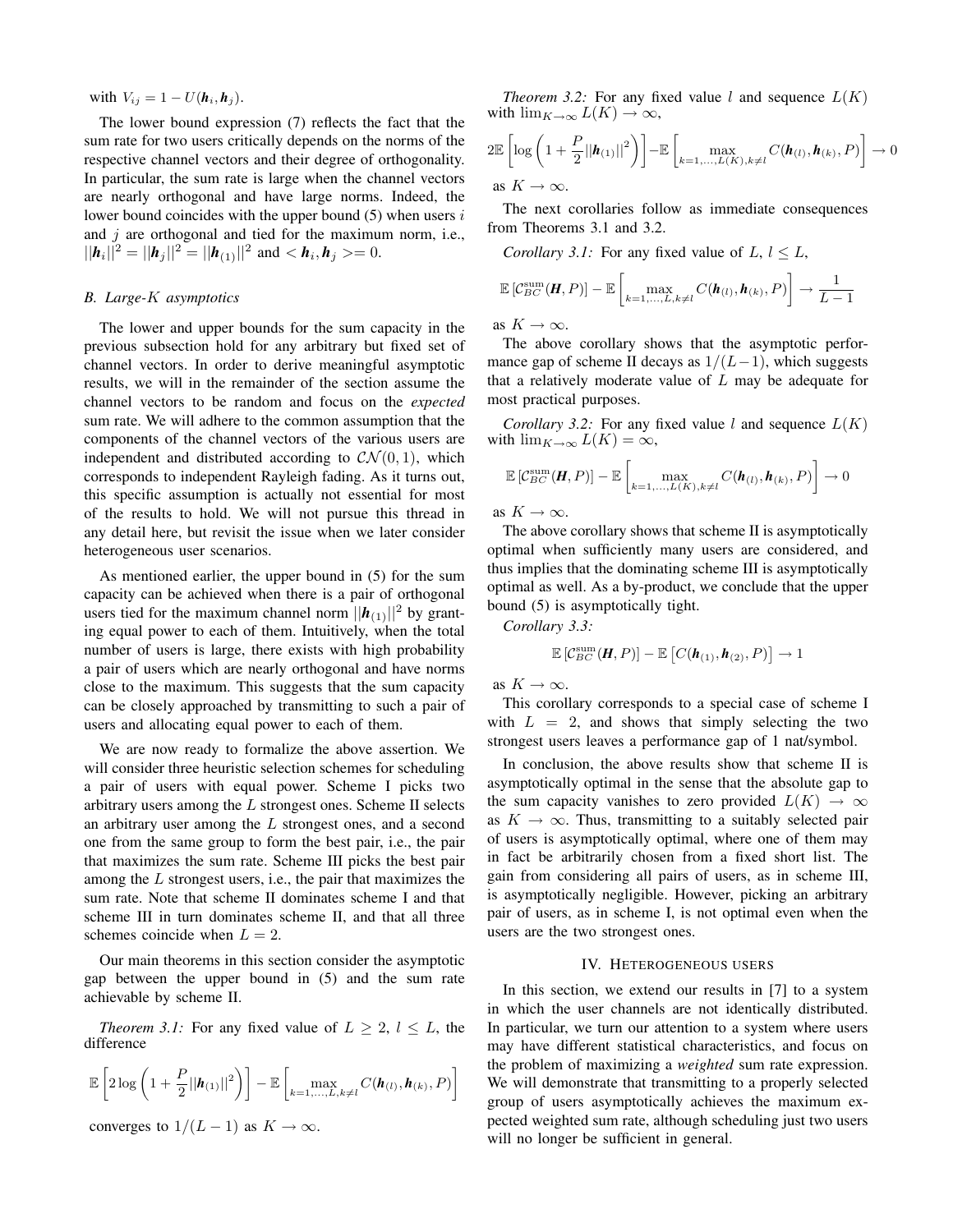## *A. Bounds for the weighted sum rate*

We first establish a generic upper bound for the weighted sum rate for an arbitrary number of M transmit antennas. Let  $w_k$  be the weight associated with the k-th user. For notational convenience, define  $\Delta w_k := w_k - w_{k+1}$  with the convention that  $w_{K+1} = 0$ . Without loss of generality, we assume that the users are indexed such that  $w_1 \geq w_2 \geq \cdots \geq w_K$ .

*Theorem 4.1:* For any given set of channel vectors,

$$
C_{BC}^{w}(H, P) \leq \max_{\substack{\sum_{k=1}^{K} P_k \leq P \\ k \geq 2}} \Delta w_1 \log(1 + P_1 ||h_1||^2) + M \sum_{k=2}^{K} \Delta w_k \log \left(1 + \sum_{l=1}^{k} \frac{P_l}{M} ||h_l||^2\right). \tag{8}
$$

**Proof**

Equation (2) yields that  $C_{BC}^{\mathbf{w}}(\mathbf{H}, P) = \sum_{k=1}^{K} \Delta w_k S_k$ , with

$$
S_k = \log \det \left( I_M + \sum_{l=1}^k P_l \bm{h}_l^{\dagger} \bm{h}_l \right).
$$

Clearly,

$$
S_1 = \log(1 + P_1 ||\boldsymbol{h}_1||^2). \tag{9}
$$

Using Hadamard's inequality for Hermitian positive semidefinite matrices [3], p. 502, and the concavity of the log function, we obtain

$$
S_k \leq \sum_{m=1}^M \log \left( 1 + \sum_{l=1}^k P_l h_{lm}^{\dagger} h_{lm} \right) \leq \log \left( 1 + \sum_{l=1}^k \frac{P_l}{M} ||h_l||^2 \right)
$$
(10)

for all  $k = 2, \ldots, K$ .

Substituting inequalities (9) and (10), the statement of the theorem follows.

 $\Box$ 

The next upper bound follows as a straightforward corollary of Theorem 4.1.

*Corollary 4.1:* For any given set of channel vectors,

$$
C_{BC}^{\mathbf{w}}(\mathbf{H}, P) \leq M \max_{\sum_{k=1}^{K} P_k \leq P/M} \sum_{k=1}^{K} \Delta w_k \log(1 + \sum_{l=1}^{k} P_l ||\mathbf{h}_l||^2).
$$
\n(11)

In order to develop a suitable asymptotic framework, we assume that there are C classes of users, with  $K_c$  the number of class-*c* users and  $\sum_{c=1}^{C} K_c = K$ . Let  $h_k^{(c)}$  be the channel vector of the  $k$ -th class-c user. With minor abuse of notation, we let  $w_c$  be the weight associated with class  $c$ , and define  $\Delta w_c := w_c - w_{c+1}$ , with the convention that  $w_{C+1} = 0$ as before. Let  $T_c$  be the total rate received by class c. Thus the weighted sum rate is  $T := \sum_{c=1}^{C} w_c T_c$ . Without loss of generality, we assume that the classes are indexed such that  $w_1 \geq w_2 \geq \cdots \geq w_C$ . Let  $h_{(k)}^{(c)}$  $\binom{c}{k}$  be the channel vector of the class-c user with the k-th largest norm, i.e.,  $||\boldsymbol{h}_{(1)}^{(c)}||^2 \ge$  $||\bm{h}_{(2)}^{(c)}||^2 \geq \cdots \geq ||\bm{h}_{(K}^{(c)}$  $\frac{(c)}{(K_c)}$ ||<sup>2</sup>.

The next corollary specializes the upper bound in (11) to a class-based system.



Fig. 2. The optimal channel configuration for two user classes.

*Corollary 4.2:* For any given set of channel vectors,

$$
\sum_{c=1}^{C} w_c T_c \leq M \max_{\sum_{c=1}^{C} P_c \leq P/M} \sum_{c=1}^{C} \Delta w_c \log \left( 1 + \sum_{d=1}^{c} P_d ||\boldsymbol{h}_{(1)}^{(d)}||^2 \right).
$$
(12)

Note that when all weights are taken equal to one, the upper bound in (11) reduces to that in Equation (4) for the sum rate. Recall that the upper bound in (4) is tight in the sense that it can actually be achieved when there are M users with orthogonal channel vectors tied for the maximum norm. Likewise, the upper bound in (12) can be attained for a particular configuration of channel vectors. Specifically, assume that there are M unit orthogonal vectors  $u_m \in \mathbb{C}^M$ ,  $m = 1, ..., M$ , i.e.,  $||u_m|| = 1$  for all m,  $\langle u_m, u_n \rangle = 0, m \neq n$ , and MC users, M from each class, with channel vectors  $h_{u_c^m}^{(c)}$ ,  $c = 1, \ldots, C, m = 1, \ldots, M$ , that satisfy the following two properties:

(i) within each class, all  $M$  users are tied for the maximum norm, i.e.,  $||h_{u_c^m}^{(c)}||^2 = ||h_{(1)}^{(c)}||^2$  for all  $c = 1, \ldots, C, m =$  $1, \ldots, M;$ 

(ii) the channel vector of one of the users of each class is parallel to  $u_m$  and thus orthogonal to  $u_n$ ,  $m \neq n$ , i.e.,  $\langle u_m, h_{u_c^m}^{(c)} \rangle = ||h_{u_c^m}^{(c)}||$  and  $\langle u_n, h_{u_c^m}^{(c)} \rangle = 0$  for all  $c=1,\ldots,C$ .

The second property implies that all the  $u_m$ -users are orthogonal to all the  $u_n$ -users, i.e.,  $\langle h_{u_c}^{(c)}, h_{u_d}^{(d)} \rangle = 0$ for all  $c, d = 1, \ldots, C, m \neq n$ . For brevity, the abovedescribed constellation of channel vectors will be referred to as the optimal configuration. Figure 2 provides a pictorial representation of the optimal configuration for the case of  $C = 2$  user classes and  $M = 2$  transmit antennas.

Let  $P_1^*(K), \ldots, P_C^*(K)$  be the optimizing power levels of the upper bound in (12) for given values of  $||h_{(1)}^{(c)}||^2$ ,  $c =$  $1, \ldots, C$ , i.e.,

$$
P^*(K) = (P_1^*(K),...,P_C^*(K))
$$
  
 :=  $\arg \max_{\sum_{c=1}^C P_c \le P/M} \sum_{c=1}^C \Delta w_c \log \left(1 + \sum_{d=1}^c P_d ||h_{(1)}^{(d)}||^2\right)$ 

.

Now, by assigning power  $P_c^*(K)$  to all M class-c users in the optimal configuration, and arranging the users in order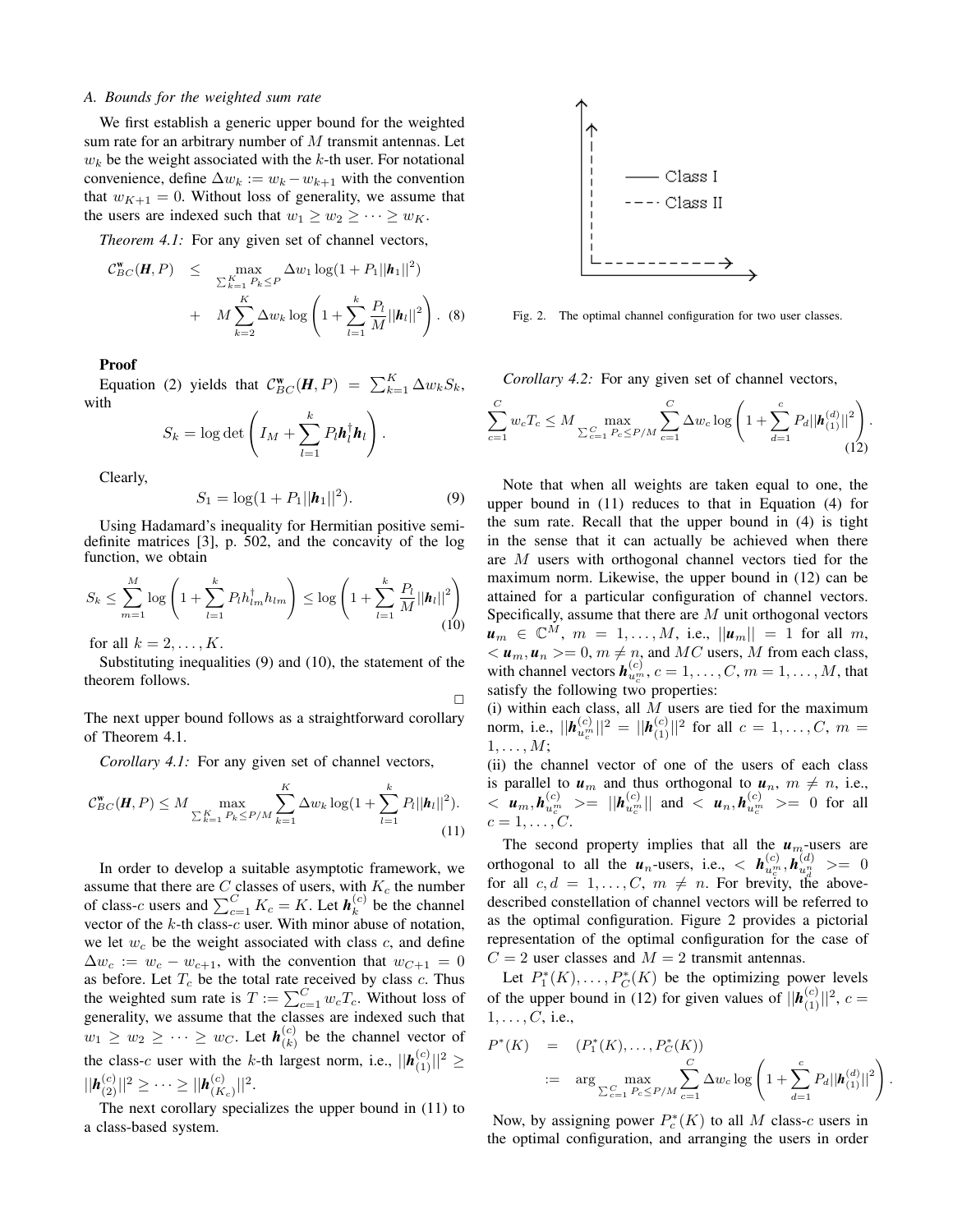of increasing class index in the DPC sequence, we can show that the upper bound in (12) is indeed achievable.

From now on, we focus on the case of  $M = 2$  transmit antennas. The upper bound in (12) then becomes:

$$
\sum_{c=1}^{C} w_c T_c \le U(w_c; ||\mathbf{h}_{(1)}^{(c)}||^2; P) :=
$$
  

$$
2 \max_{\sum_{c=1}^{C} P_c \le P/2} \sum_{c=1}^{C} \Delta w_c \log \left( 1 + \sum_{d=1}^{c} P_d ||\mathbf{h}_{(1)}^{(d)}||^2 \right).
$$
 (13)

The next lemma provides a lower bound. Consider a scheme that assigns power  $P_c^*$  to class-c users  $u_c$  and  $v_c$  with channel vectors  $h_{u_c}^{(c)}$  and  $h_{v_c}^{(c)}$ , respectively,  $c = 1, \ldots, C$ , and arranges users in order of increasing class index in the DPC sequence. Let  $\widehat{T}_c$  and  $\widehat{S}_c := \sum_{d=1}^c \widehat{T}_c$  be the resulting total rate received by class  $c$  and the partial sum rate of the first c classes, respectively.

*Lemma 4.1*: Let  $V_c$  :=  $\min_{d,e=1,...,c} V^{(d),(e)}$ , with  $V^{(d),(e)} := 1 - U(h_{u_d}^{(d)}, h_{v_e}^{(e)})$ . Then  $\sum_{c=1}^{C} w_c \widehat{T}_c = \sum_{c=1}^{C} \Delta w_c \widehat{S}_c$ , with

$$
\hat{S}_c \geq \log \left( 1 + \sum_{d=1}^c P_d^* ||\bm{h}_u^{(d)}||^2 \right) + \log \left( 1 + \sum_{d=1}^c P_d^* ||\bm{h}_v^{(d)}||^2 \right) + \log(V_c).
$$

Note that the above lower bound coincides with the upper bound in (13) if  $h_{u_c}^{(c)}$ ,  $h_{v_c}^{(c)}$ ,  $c = 1, \ldots, C$ , form the optimal configuration of channel vectors, i.e.,  $||\boldsymbol{h}_{u_c}^{(c)}||^2 = ||\boldsymbol{h}_{v_c}^{(c)}||^2 =$  $||\bm{h}_{(1)}^{(c)}||^2$  for all  $c = 1, ..., C$ , and  $<$   $\bm{h}_{u_c}^{(c)}$ ,  $\bm{h}_{v_d}^{(d)}$  >= 0, so that  $V^{(d),(e)} = 1$  for all  $d, e = 1, ..., C$ .

## *B. Random channel vectors*

The lower and upper bounds for the weighted sum rate in the previous subsection hold for any arbitrary but fixed set of channel vectors. In order to derive asymptotic results, we will as before assume the channel vectors to be random and focus on the *expected* weighted sum rate. Within each class we assume the channel vectors to be independent and identically distributed, i.e.,  $h_1^{(c)}$ ,  $h_2^{(c)}$ , ... are i.i.d. copies of some random vector  $h^{(c)} \in \mathbb{C}^2$ . Among the various classes, the channel vectors may however have different statistical characteristics. To be specific, we assume that each class- $c$ channel is Rayleigh faded with parameter  $\beta_c$ . In other words,  $h^{(c)} = \beta_c h$ ,  $c = 1, \dots, C$ , where the components of *h* are independent and distributed according to  $\mathcal{CN}(0, 1)$  as in the homogeneous case. The numbers of users of the various classes are assumed to grow large in fixed proportions, i.e.,  $K_c = \alpha_c K$  for fixed coefficients  $\alpha_1, \dots, \alpha_C$  with  $\sum_{c=1}^{C} \alpha_c = 1.$ 

## *C. Large-*K *asymptotics*

We now proceed to show that the upper bound in  $(13)$ is asymptotically achievable by transmitting to a judiciously chosen subset of 2C users. Analogous to the homogeneous case, there exists with high probability a group of  $2C$  users with channel vectors close to the optimal configuration in the heterogeneous case when the total number of users is large. Thus, we will show that selecting such a group of  $2C$  users and allocating power  $P_c^*$  to both class-c users, where

$$
P^* = (P_1^*, \dots, P_C^*) := \arg\max_{\sum_{c=1}^C P_c \le P/2} \sum_{c=1}^C \Delta w_c \log \left( \sum_{d=1}^c P_d \beta_d^2 \right)
$$

asymptotically achieves the upper bound in (13). We remark that the power levels  $(P_1^*, \ldots, P_C^*)$  are the limiting values of the sequence of random variables  $(P_1^*(K), \ldots, P_C^*(K))$  when the norms  $||h_{(1)}^{(c)}||^2$  grow large. It may in fact be shown that  $(P_1^*(K), \ldots, P_C^*(K))$  converge to  $(P_1^*, \ldots, P_C^*)$  in probability, as  $K \to \infty$ .

We will now prove that transmitting to a carefully selected subset of 2C users asymptotically achieves the upper bound (13) and thus maximizes the expected weighted sum rate. Motivated by the knowledge of the optimal channel configuration, we will consider the following two user selection schemes which will be referred to as the 'list' scheme and the 'cone' scheme, respectively.

#### *List scheme*

The 'list' scheme first identifies for each class the users with norms close to the maximum, and then selects a nearly orthogonal pair of users among these. Specifically, the list scheme first selects the class-1 user with the largest norm  $||\boldsymbol{h}_{(1)}^{(1)}||^2$ . Let the channel vector of this user be  $\boldsymbol{h}_{v_1}^{(1)} =$  $h_{(1)}^{(1)}$ . It then considers the class-1 users with the  $L_1$  next largest norms, and selects the user whose channel vector is most orthogonal to  $h_{(1)}^{(1)}$ , i.e., the user that minimizes  $U(\boldsymbol{h}^{(1)}_{(k)})$  $\mathbf{h}_{(k)}^{(1)}, \mathbf{h}_{(1)}^{(1)}$ . Let the channel vector of this user be  $\mathbf{h}_{u_1}^{(1)}$ , and  $U_1 := U(\mathbf{h}_{u_1}^{(1)}, \mathbf{h}_{(1)}^{(1)})$ . Next, it identifies the classc users with the  $2\bar{L}_c$  largest norms and divides these in two groups of size  $L_c$  each, say odd ones and even ones. Within the first group, it selects the user whose channel vector is most parallel to  $h_{(1)}^{(1)}$ , i.e., the user that maximizes  $U(\mathbf{h}_{(2k-1)}^{(1)}, \mathbf{h}_{(1)}^{(1)})$ . Let the channel vector of this user be  $\mathbf{h}_{v_c}^{(c)}$ , and  $V_c := 1 - U(h_{(1)}^{(1)}, h_{v_c}^{(c)})$ . Finally, it selects within the second group of class- $c$  users the user whose channel vector is most orthogonal to  $h_{(1)}^{(1)}$ , i.e., the user that minimizes  $U(\boldsymbol{h}_{\scriptscriptstyle (2k}^{(1)}$  $\mathbf{h}_{(2k)}^{(1)}, \mathbf{h}_{(1)}^{(1)}$ . Let the channel vector of this user be  $\mathbf{h}_{u_c}^{(c)}$ , and  $U_c := U(\mathbf{h}_{(1)}^{(1)}, \mathbf{h}_{u_c}^{(c)})$ .

## *Cone scheme*

The 'cone' scheme first identifies users that are close to orthogonal, and then selects the ones with the largest norms among these. Specifically, it first picks two orthogonal vectors  $u, v \in \mathbb{C}^2$ , i.e.,  $\langle u, v \rangle = 0$  and some small tolerance margin  $\delta > 0$ . Then it finds the class-c user with the largest norm among those with  $U(u, h_k^{(c)}) \geq 1 - \delta$ . Let the channel vector of this user be  $h_{u_c}^{(c)}$ . Similarly, it selects the class-*c* user with the largest norm among those with  $U(\mathbf{v}, \mathbf{h}_k^{(c)}) \geq 1 - \delta$ . Let the channel vector of this user be  $h_{v_c}^{(c)}$ .

After selecting the users in the above-described fashion,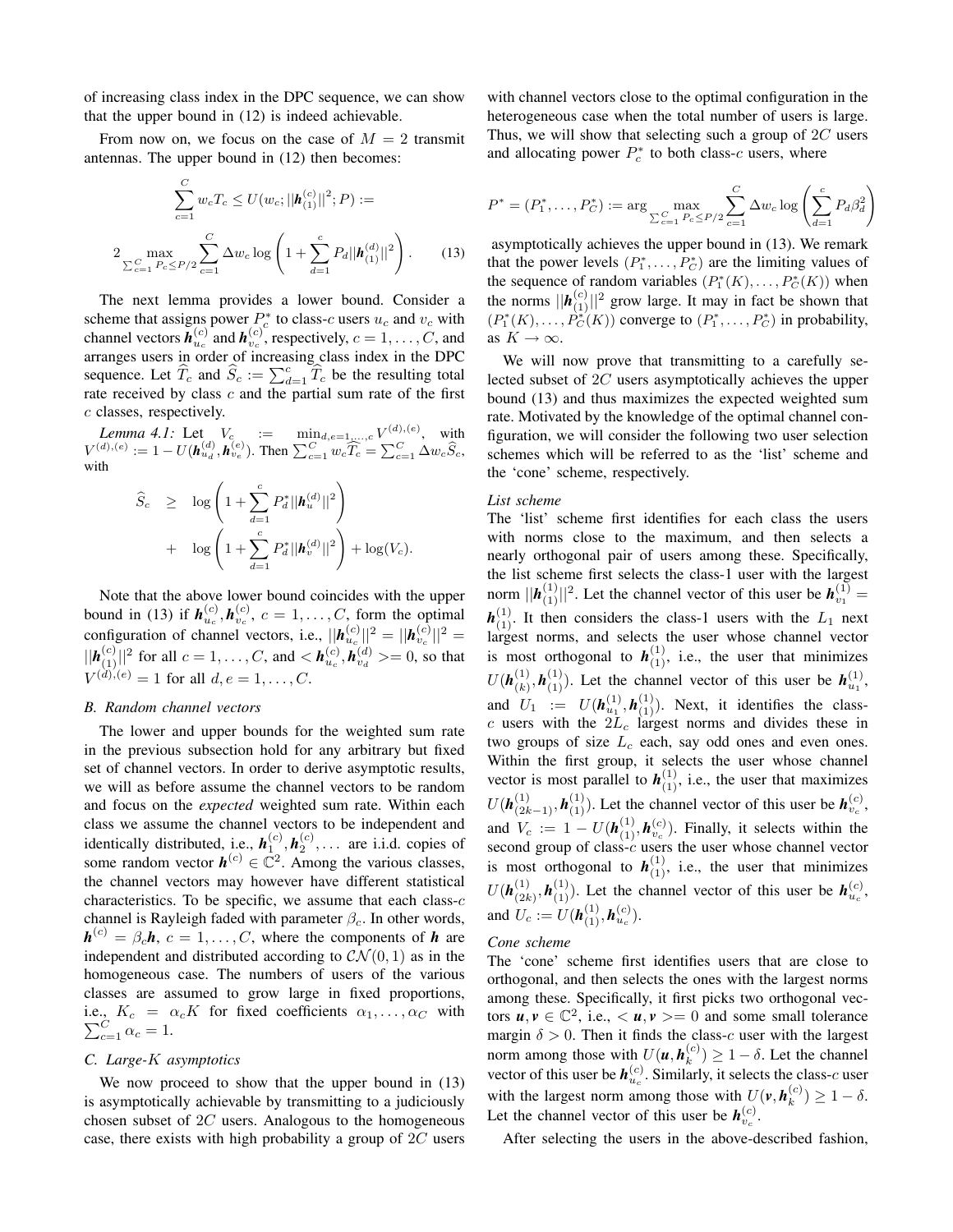both the list and the cone schemes allocate power  $P_c^*$  to both class-c users. Define  $\overline{T}_c$  as the rate received by class c under the list scheme, i.e., the sum rate of the two classc users selected, and denote by  $\widehat{T} := \sum_{c=1}^{C} w_c \widehat{T}_c$  the total weighted sum rate. The next two theorems show that the list scheme achieves a finite rate gap that vanishes to zero as the list size grows large, and thus asymptotically maximizes the expected weighted sum rate. In a similar fashion, it can be shown that the cone scheme asymptotically achieves the maximum weighted sum rate.

*Theorem 4.2:* Assume that  $L_c(K)$  is such that  $L_c \leq$  $L_c(K) \leq \mathrm{o}(K^{\delta})$  for any  $\delta > 0$ . Then

$$
\limsup_{K \to \infty} \mathbb{E}\left[U(w_c;||\bm{h}_{(1)}^{(c)}||^2;P)\right] - \mathbb{E}\left[\widehat{T}\right] \leq D(L),
$$

with  $L := \min\{L_1, ..., L_C\},\$ 

$$
D(L) := 4w_1C^2 \left[ 2L^{-\alpha} + C_1(A(1 - A/4))^{2(L-1)} + C_2 e^{-AL^{1-\alpha}} \right]
$$

 $A := \min\{A_1, A_2\}, \ \alpha > 0, \text{ and } C_1, C_2 > 0 \text{ constants}$ independent of  $L_1, \ldots, L_C$ .

The next result follows by letting  $L \rightarrow \infty$  in Theorem 4.2 and observing that  $\lim_{L\to\infty} D(L) = 0$  for any  $\alpha \in (0,1)$ .

*Theorem 4.3:* Assume that  $L_c(K)$  is such that  $\lim_{K \to \infty} L_c(K) = \infty$  and  $L_c(K) \le o(K^{\delta})$  as  $K \to \infty$  for any  $\delta > 0$ . Then

$$
\lim_{K \to \infty} \mathbb{E}\left[U(w_c;||\mathbf{h}_{(1)}^{(c)}||^2;P)\right] - \mathbb{E}\left[\widehat{T}\right] = 0.
$$

The above theorem shows that scheduling a suitably selected group of 2C users asymptotically achieves the upper bound (13) and thus maximizes the expected weighted sum rate. In fact, it shows that scheduling two users of each of the classes  $c \in C^*$  is sufficient to asymptotically achieve the maximum expected weighted sum rate, where  $C^* := \{c :$  $P_c^* > 0$ .

While we have focused only on the case of two transmit antennas, it can be shown along similar lines that in general the upper bound (12) is asymptotically achievable by transmitting to a suitably selected subset of  $MC$  users. See [6] for a treatment of the general M-transmit antenna case.

## V. NUMERICAL RESULTS

In this section, we discuss the numerical experiments that we conducted for a two transmit antenna broadcast system with a heterogeneous user population. These simulations indicate that our asymptotic results tend to be remarkably accurate, even for moderate population sizes. Similar results for the homogeneous case were presented in [7].

## *A. Background for the numerical results*

The simulation results which are provided below are for a two-class system. The weights are taken to be  $w_1 = 2$ ,  $w_2 = 1$  (although we equivalently normalized these to sum to 1 over the users), and the coefficients  $\beta_1 = 0.5$ ,  $\beta_2 = 1.0$ determine the mean SNRs. The two populations of users are of equal size,  $K_1 = K_2 = 10$ . Under these circumstances,

the asymptotically optimal power values are  $P_1^* = 1/3$ ,  $P_2^* = 1/6$ , scaling out P, which is varied in most of the results below. We will state its value when necessary.

We now describe the schemes themselves. As far as the list and cone schemes are concerned, these are detailed in the text. Throughout, the asymptotically optimal power settings will be used, no power optimization is being employed. We will also consider TDMA, by which we mean the scheme that picks the user which has the maximum weighted rate when assigned full power, over all the users. Thus, it selects the  $k$ -th class- $c$  user which maximizes

$$
\max_{c=1,\dots,C} w_c \log(1+P||\bm{h}_{(1)}^{(c)}||^2).
$$

Finally, we consider two beamforming (BF) versions. The first version (referred to as BeamForm 2 in the figure) schedules one user in each beam, with the powers equally split and the user with the maximum weighted rate as determined by the SINR being the one selected for each beam. The second version (referred to as BeamForm 4) schedules one user from each class in each of the beams. In this case each user is assigned half its classes asymptotic power. The latter scheme is not expected to perform well as the interference between users on the same beam cannot be resolved except by using DPC or some equivalent approach.

### *B. Graphs for basic schemes*

,

Figure 3(a) shows results for all the main schemes as well as the upper bound and the average maximum weighted capacity limit.  $L = 5$  was set for the list scheme and  $\delta = 0.2$  for the cone scheme. (Further numerical experiments indicated that the performance of the list scheme is quite robust with respect to the list size  $L$ , so that the exact value is not that critical.) As expected, the upper bound (13) is loose and the list and cone schemes perform well at high SNR values. For low SNR values, TDMA outperforms these schemes. The BF schemes fall off at very high SNR as the figure shows. All rates are given in nats.

As far as the list and cone schemes are concerned, good performance at high SNR is expected. However, at low SNR TDMA is close to optimal. (This latter conclusion follows from the linearity of the log.) Thus for low to moderate SNR's one could make up for the loss of rate in the list scheme by optimizing the powers. Similarly, the cone scheme does well at high SNR but not at low SNR. This loss in performance can also be addressed by assigning the powers optimally. This is a concave optimization in three independent variables, and is therefore potentially a timeconsuming calculation, since we have no explicit formula for determining the optimal powers.

Figure 3(b) shows the same results, but gives the ratio to TDMA. Note that unlike the homogeneous case [15], BF is not asymptotically optimal as the number of users is increased at fixed SNR. However, at low SNR's (below 0 dB) BeamForm 2 does better than cone or list. Figure 3(b) shows that BeamForm 2 performs consistently worse than TDMA, which was also observed in the homogeneous example in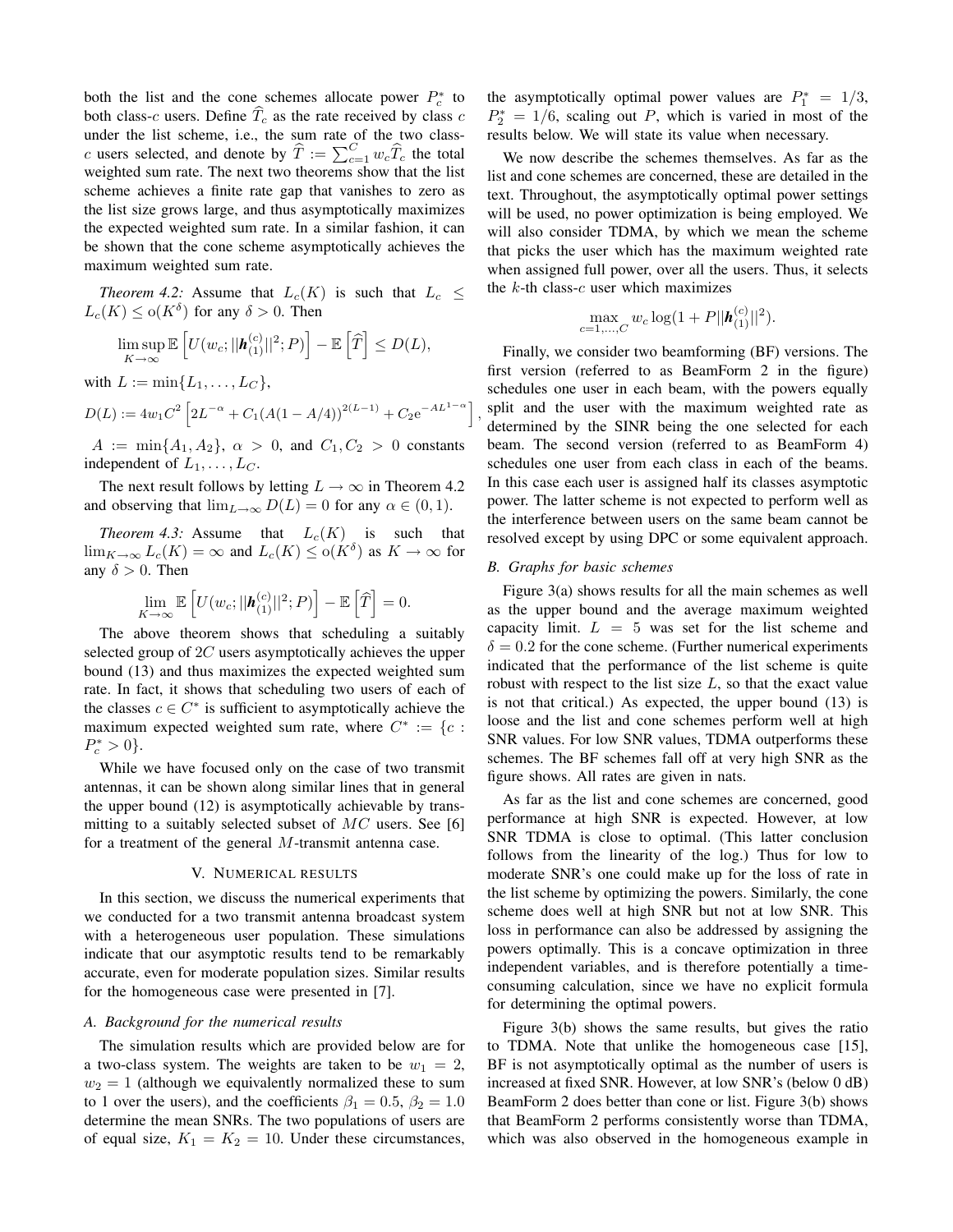[7] where we had a similar number of users. The results for BeamForm 4 are worse than those for BeamForm 2 as expected.

## *C. Additional compound schemes*

We now look at simpler enhancements to avoid power optimization. One such enhancement to the list scheme is to identify the best possible pair among the already selected four users. Consider the two-user weighted sum rates obtained by scheduling all possible pairs of these users. The power is split equally while scheduling two users of the same class, but when scheduling one user from each class, we allocate them powers  $2P_1^*$  and  $2P_2^*$  respectively. The twouser scheme picks the pair that corresponds to the highest weighted sum rate among the six possible pairs.

We thus arrive at the following heuristic schemes. Compound scheme I selects the better among TDMA and the list schemes. Compound scheme II goes further and selects the best among TDMA, the two-user scheme above, and the original list scheme. A three-user heuristic scheme was also considered, but since it did not provide any appreciable improvement, it has been omitted from the results.

In Figure 4 we compare the list scheme with the two heuristic schemes, Compound I and Compound II. These results are more clearly seen as a ratio to TDMA rather than the absolute rates which are difficult to distinguish. Since Compound I takes the best of TDMA and the list scheme, it cannot do worse than TDMA at any point and list at any point. Hence, it does well at low SNRs and at high SNRs. There is nevertheless a significant rate gap for this scheme for moderate SNR's, roughly in the range 0– 5dB. Here TDMA falls off, but the list scheme is not yet in its most advantageous range. However, Compound II closes most of this gap as can be seen. The results in Figures 3 and 4 were averaged over 50 channel realizations.

#### ACKNOWLEDGMENT

The authors wish to express their gratitude to Gerhard Kramer and Hanan Weingarten for many helpful suggestions and interesting discussions. The second author also gratefully acknowledges insightful comments of Nihar Jindal and Harish Viswanathan.

#### **REFERENCES**

- [1] G. Caire, S. Shamai (2003). On the achievable throughput of a multiantenna Gaussian broadcast channel. *IEEE Trans. Inf. Theory* **49** (7), 1691–1706.
- [2] M. Costa (1983). Writing on dirty paper. *IEEE Trans. Inf. Theory* **29** (3), 439–441.
- [3] T. Cover, J. Thomas (1991). *Elements of Information Theory*. Wiley & Sons.
- [4] B.M. Hochwald, C.B. Peel, A.L. Swindlehurst (2005). A vectorperturbation technique for near-capacity multiantenna multiuser communication – part I: channel inversion and regularization. *IEEE Trans. Commun.* **53** (1), 195–202.
- [5] B.M. Hochwald, C.B. Peel, A.L. Swindlehurst (2005). A vectorperturbation technique for near-capacity multiantenna multiuser communication – part II: perturbation. *IEEE Trans. Commun.* **53** (3), 537– 544.
- [6] K.P. Jagannathan (2006). Efficient Scheduling of Multi-Antenna Broadcast Systems. S.M thesis, LIDS, Mass. Inst. of Tech., Cambridge, MA, 2006.
- [7] K.P. Jagannathan, S.C. Borst, P.A. Whiting, E. Modiano (2006). Efficient scheduling of multi-user multi-antenna systems. *Proceedings of WiOpt 2006*, Boston, MA, April 2006.
- [8] N. Jindal (2005). A high SNR analysis of MIMO broadcast channels. Preprint.
- [9] N. Jindal (2006). Finite rate feedback MIMO broadcast channels. In: *Proc. Workshop on Information Theory and its Applications, UC San Diego*.
- [10] N. Jindal, A. Goldsmith (2005). Dirty-paper coding versus TDMA for MIMO broadcast channels. *IEEE Trans. Inf. Theory* **51** (5), 1783– 1794.
- [11] N. Jindal, W. Rhee, S. Vishwanath, S.A. Jafar, A. Goldsmith (2005). Sum power iterative water-filling for multi-antenna Gaussian broadcast channels. *IEEE Trans. Inf. Theory* **51** (4), 1570–1580.
- [12] N. Jindal, S. Vishwanath, A. Goldsmith (2004). On the duality of Gaussian multiple-access and broadcast channels. *IEEE Trans. Inf. Theory* **50** (5), 768–783.
- [13] J. Lee, N. Jindal (2005). Symmetric capacity of MIMO downlink channels. Preprint.
- [14] M.J. Neely, E. Modiano, C.E. Rohrs (2003). Dynamic power allocation and routing for time-varying wireless networks. In: *Proc. Infocom 2003*.
- [15] M. Sharif, B. Hassibi (2005). On the capacity of MIMO broadcast channels with partial side information. *IEEE Trans. Inf. Theory* **51** (2), 506–522.
- [16] M. Sharif, B. Hassibi (2005). Scaling laws of sum rate using time sharing, DPC and beamforming for MIMO broadcast channels. In: *Proc. ISIT 2005 Conf.*
- [17] M. Sharif, B. Hassibi (2006). Scaling laws of sum rate of time sharing, DPC and beamforming for MIMO BC with many users. Submitted for publication.
- [18] A.L. Stolyar (2004). MaxWeight scheduling in a generalized switch: state space collapse and workload minimization in heavy traffic. *Ann. Appl. Prob.* **14**, 1–53.
- [19] C. Swannack, E. Uysal-Biyikoglu, G. Wornell (2004). Low-complexity multi-user scheduling for maximizing throughput in the MIMO broadcast channel. In: *Proc. 42nd Annual Allerton Conf. Commun. Control, Comput.*
- [20] C. Swannack, E. Uysal-Biyikoglu, G. Wornell (2004). Finding NEMO: near-orthogonal sets for multiplexing and opportunistic scheduling in MIMO broadcast. Preprint.
- [21] L. Tassiulas, A. Ephremides (1992). Stability properties of constrained queueing systems and scheduling policies for maximum throughput in multihop radio networks. *IEEE Trans. Aut. Contr.* **37**, 1936–1948.
- [22] A. Vakili, A. Dana, M. Sharif, B. Hassibi (2005). Differentiated rate scheduling for MIMO broadcast channels. In: *Proc. 43rd Annual Allerton Conf. Commun. Control, Comput.*
- [23] S. Vishwanath, N. Jindal, A. Goldsmith (2003). Duality, achievable rates and sum-rate capacity of MIMO broadcast channels. *IEEE Trans. Inf. Theory* **49** (10), 2658–2668.
- [24] P. Viswanath, D.N.C. Tse (2003). Sum capacity of the vector Gaussian broadcast channel and uplink-downlink duality. *IEEE Trans. Inf. Theory* **49** (8), 1912–1921.
- [25] P. Viswanath, D.N.C. Tse, R. Laroia (2002). Opportunistic beamforming using dumb antennas. *IEEE Trans. Inf. Theory* **48** (6), 1277–1294.
- [26] H. Viswanathan, K. Kumaran (2005). Rate scheduling in multipleantenna downlink wireless systems. *IEEE Trans. Commun.* **53** (4), 645–655.
- [27] H. Viswanathan, S. Venketesan, H. Huang (2005). Downlink capacity evaluation of cellular networks with known interference cancellation. *IEEE J. Sel. Areas Commun.* **21** (5), 802–811.
- [28] H. Weingarten, Y. Steinberg, S. Shamai (2005). The capacity region of the Gaussian MIMO broadcast channel. *IEEE Trans. Inf. Theory*, to appear.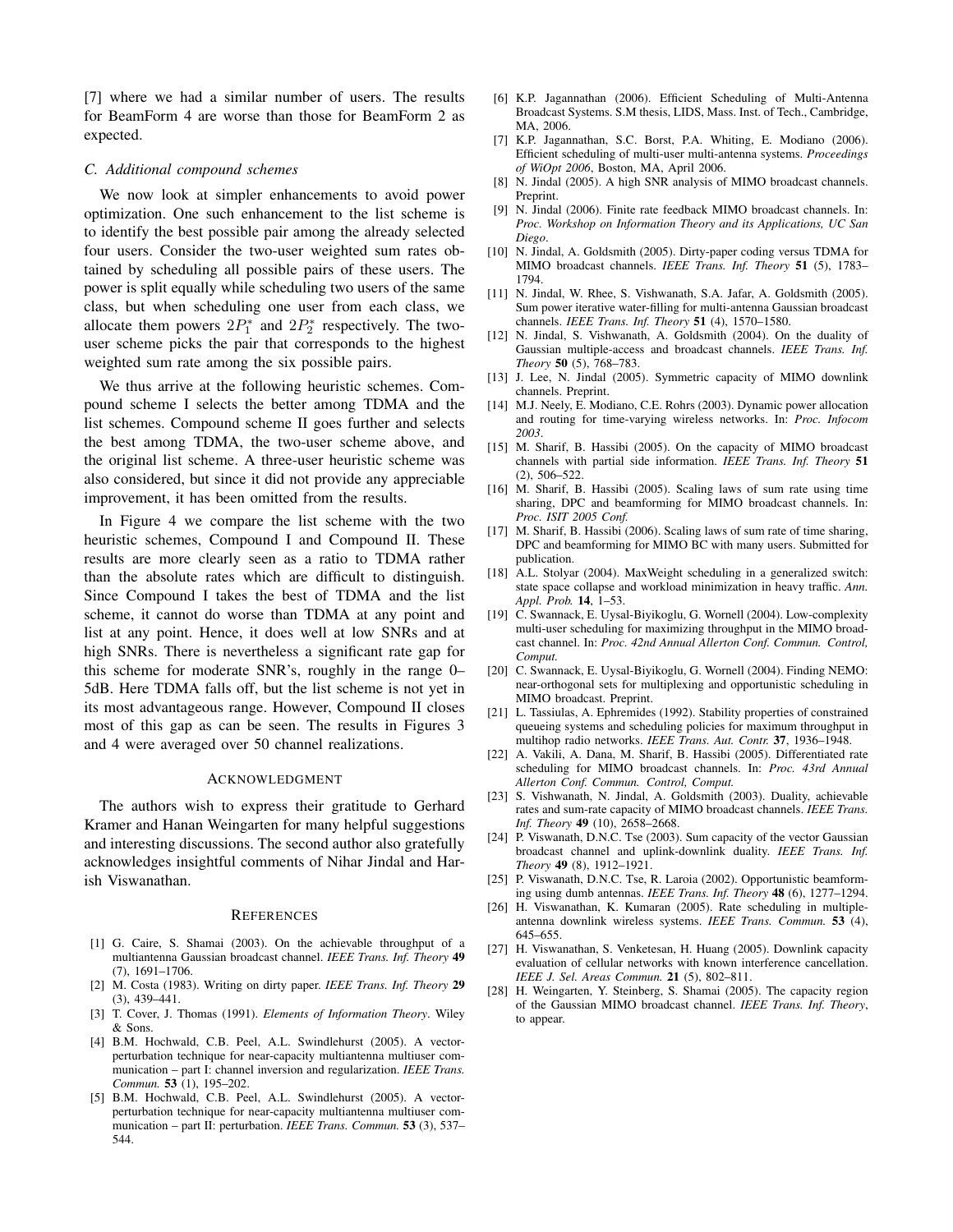

Fig. 3. (a) Absolute weighted rates for various schemes and upper bound (b) Ratio to TDMA for various schemes.